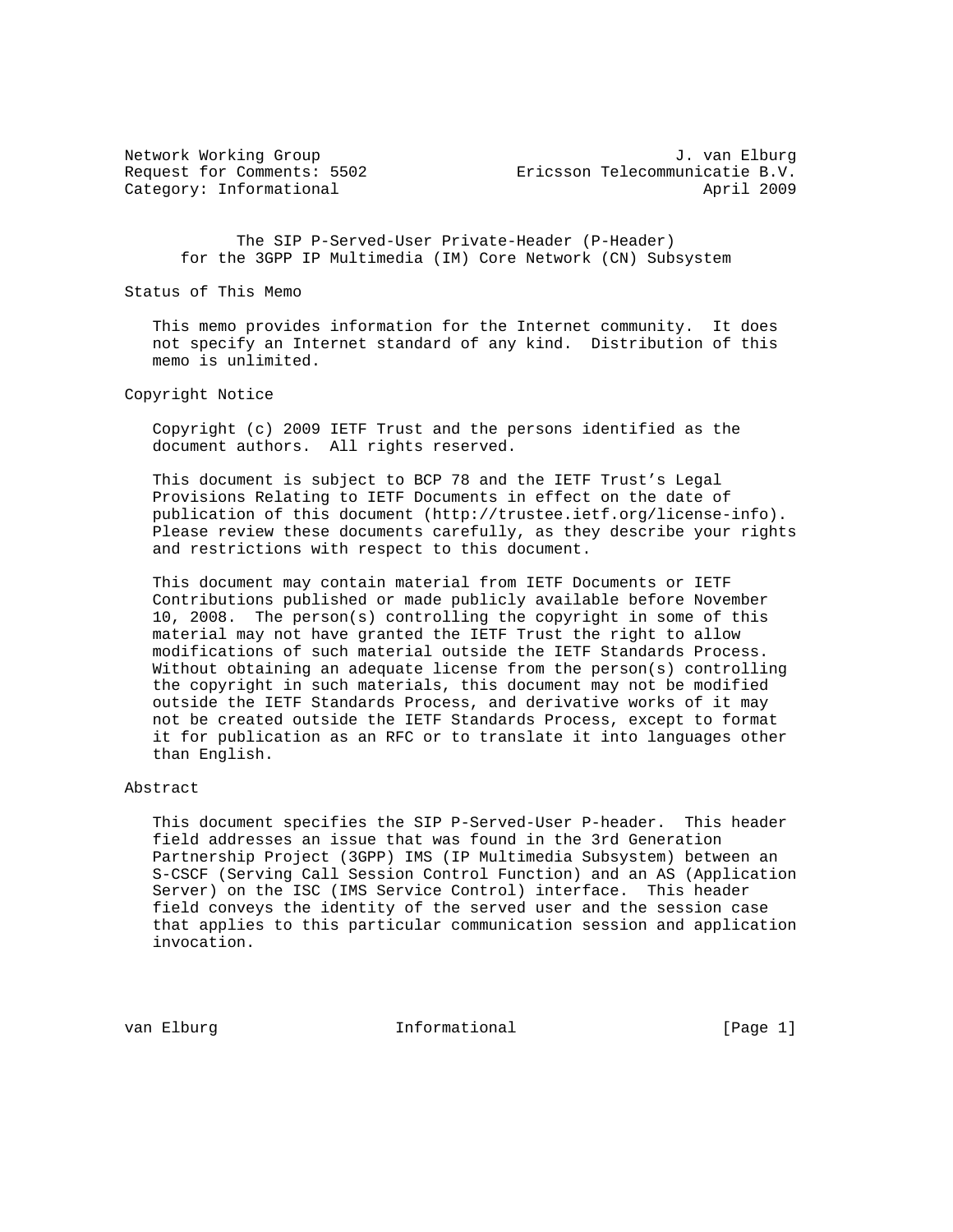# Table of Contents

|  | 3.1. Identity, Network Asserted Identity, Trust Domain,    |  |
|--|------------------------------------------------------------|--|
|  |                                                            |  |
|  |                                                            |  |
|  |                                                            |  |
|  |                                                            |  |
|  | 4.2. Diversion: Continue on Terminating Leg, but Finish    |  |
|  | Subsequent Terminating iFC First 5                         |  |
|  | 4.3. Diversion: Create New Originating Leg and Provide     |  |
|  |                                                            |  |
|  | 4.4. Call Out of the Blue: on Behalf of User B, but        |  |
|  | Service Profile of Service Identity C8                     |  |
|  |                                                            |  |
|  | 6. P-Served-User Header Field Definition 9                 |  |
|  |                                                            |  |
|  | 7.1. Generating the P-Served-User Header 9                 |  |
|  | 7.2. Consuming the P-Served-User Header 10                 |  |
|  |                                                            |  |
|  |                                                            |  |
|  |                                                            |  |
|  |                                                            |  |
|  |                                                            |  |
|  |                                                            |  |
|  |                                                            |  |
|  | Appendix A. Why the History-Info Header Is Not Suitable to |  |
|  | Convey the Served User Information on the ISC              |  |
|  |                                                            |  |
|  | Semantics<br>$A.1$ .                                       |  |
|  | A.2.                                                       |  |
|  | A.3.                                                       |  |

van Elburg 1992 Informational 1999 (Page 2)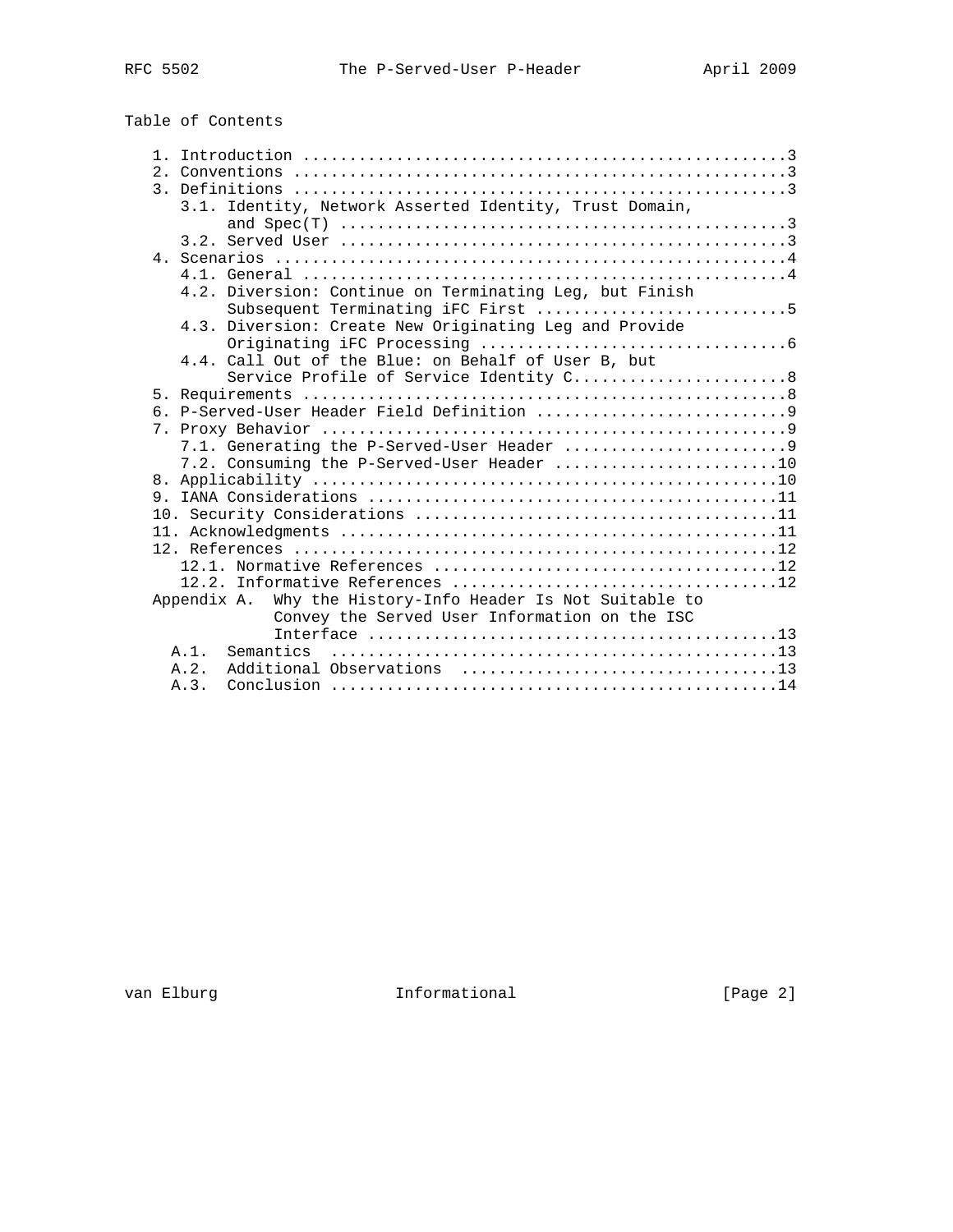# 1. Introduction

 The 3rd Generation Partnership Project (3GPP) IMS (IP Multimedia Subsystem) uses SIP (RFC 3261 [2]) as its main signaling protocol. (For more information on the IMS, a detailed description can be found in 3GPP TS 23.228 [9] and 3GPP TS 24.229 [11].) 3GPP has identified issues with the linking in of a SIP application server that are most appropriately resolved by defining a new SIP P-header, according to the procedures in RFC 3427 [5].

 The remainder of this document is organized as follows. Section 4 outlines the problem by using particular service scenarios, and Section 5 discusses the requirements derived from these scenarios. Section 6 defines the P-Served-User header field, which meets those requirements, Section 7 specifies the proxy behavior for the new header field, and Section 8 discusses the applicability and scope of this new header field. Section 9 registers the P-Served-User header field with the IANA, and Section 10 discusses the security properties of the environment where this header field is intended to be used.

#### 2. Conventions

 The key words "MUST", "MUST NOT", "REQUIRED", "SHALL", "SHALL NOT", "SHOULD", "SHOULD NOT", "RECOMMENDED", "MAY", and "OPTIONAL" in this document are to be interpreted as described in BCP 14, RFC 2119 [1].

# 3. Definitions

3.1. Identity, Network Asserted Identity, Trust Domain, and Spec(T)

 The terms Identity, Network Asserted Identity, Trust Domain, and Spec(T) in this document are specified in RFC 3324 [3].

#### 3.2. Served User

 The served user to a proxy or AS (Application Server) is the user whose service profile is accessed by that proxy or AS when an initial request is received that is originated by, originated on behalf of, or terminated to that user. This profile in turn provides some useful information (preferences or permissions) for processing at a proxy and, potentially, at an AS.

van Elburg 1992 Informational 1999 [Page 3]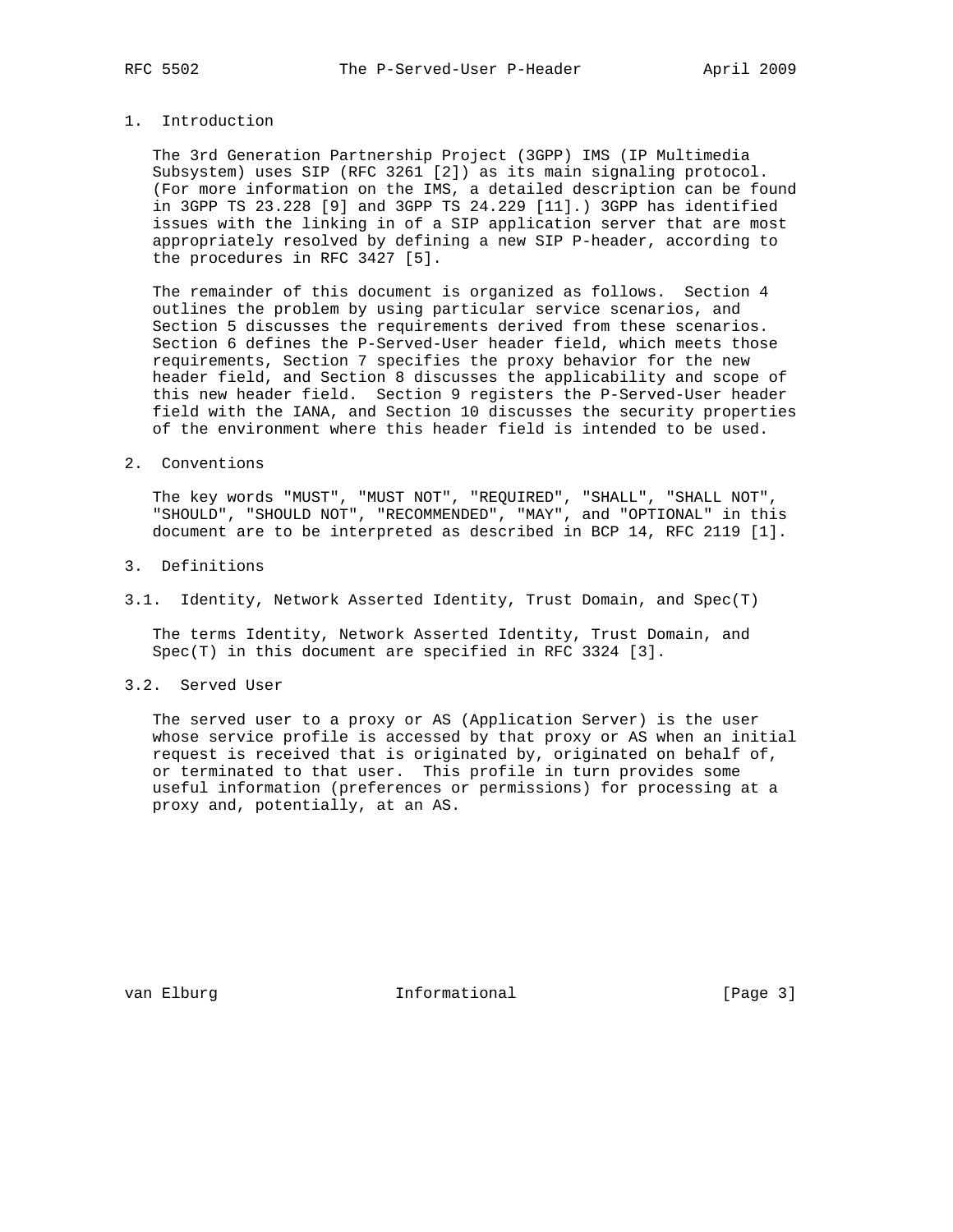# 4. Scenarios

### 4.1. General

 In the 3GPP IMS (IP Multimedia Subsystem), the S-CSCF (Serving CSCF) is a SIP proxy that serves as a registrar and handles originating and terminating session states for users allocated to it. This means that any call that is originated by a specific user or any call that is terminated to that specific user will pass through the S-CSCF that is allocated to that user.

 At the moment that an S-CSCF is allocated for a specific user, a user profile is downloaded to the S-CSCF from the HSS (Home Subscriber Server) over the Cx interface, see 3GPP TS 29.228 [12]. This user profile tells the S-CSCF whether the user is allowed to originate or terminate calls or whether an AS needs to be linked in over the ISC interface. The user profile information that determines whether a particular initial request needs to be sent to a particular AS is called the initial Filter Criteria (iFC), see for example 3GPP TS 23.218 [8].

 For an S-CSCF to be able to meet its responsibilities, it needs to determine on which user's behalf it is performing its tasks and which session case is applicable for the particular request. (For a definition of session case, see 3GPP TS 29.228 [12]). The session case distinguishes the originating and terminating call cases and determines whether or not the particular user is registered.

 When the S-CSCF determines that for an incoming initial request the originating call case applies, it determines the served user by looking at the P-Asserted-Identity header field (RFC 3325 [4]), which carries the network asserted identity of the originating user. When, after processing the iFC for this initial request, the S-CSCF decides to forward the request to an AS, the AS has to go through a similar process of determining the session case and the served user. Since it should come to the same conclusion that this is an originating session case, it also has to look at the P-Asserted-Identity header field to determine the served user.

 When the S-CSCF determines that for an incoming initial request the terminating call case applies, it determines the served user by looking at the Request-URI (RFC 3261 [2]), which carries the identity of the intended terminating user. When, after processing the iFC for this initial request, the S-CSCF decides to forward the request to an AS, the AS has to go through a similar process of determining the session case and the served user. Since it should come to the same conclusion that this is a terminating session case, it also has to look at the Request-URI to determine the served user.

van Elburg 1988 Informational 1989 (Page 4)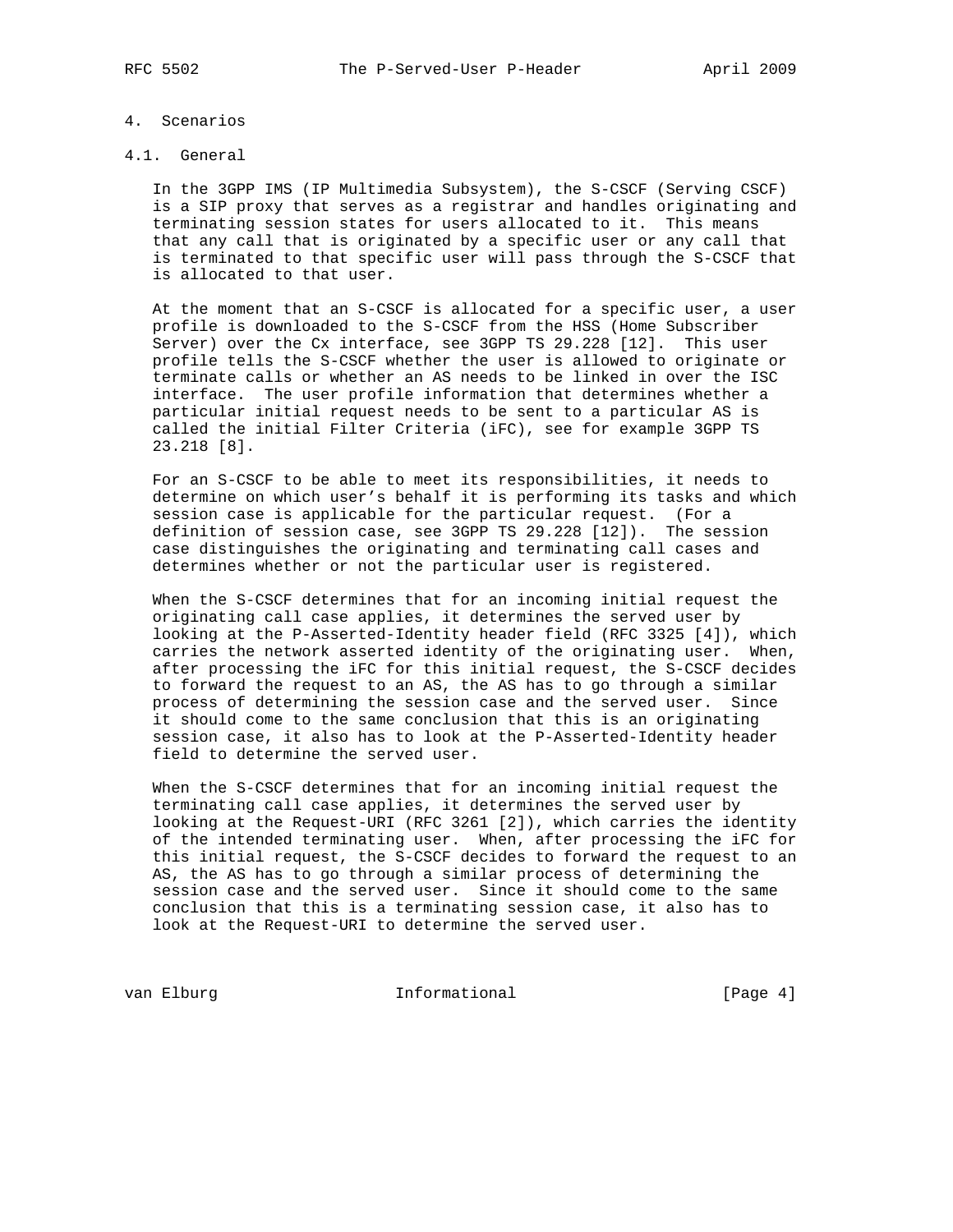In the originating case, it can be observed that while the P-Asserted-Identity header field just represents the originating user when it enters the S-CSCF, it is overloaded with another meaning when it is sent to an AS over the ISC interface. This other meaning is that it serves as a representation of the served user.

 In the terminating case, a similar overloading happens to the Request-URI; while it first only represented the identity of the intended terminating user, it is overloaded with another meaning when it is sent to an AS over the ISC interface. This other meaning is that it serves as a representation of the served user.

 In basic call scenarios, this does not show up as a problem, but once more complicated service scenarios (notably forwarding services) need to be realized, it poses severe limitations. Such scenarios are brought forward in the following subsections.

4.2. Diversion: Continue on Terminating Leg, but Finish Subsequent Terminating iFC First

 Imagine a service scenario where a user B has a terminating service that diverts the call to a different destination but is required to still execute subsequent terminating services for the same user. This means that this particular user has multiple iFC configured that are applicable for an incoming initial request. When the S-CSCF receives an initial INVITE request, it analyzes the request and determines that the session case is for a terminating registered user, then it determines the served user to be user B by looking at the Request-URI.

 Now the S-CSCF starts the iFC processing. The first iFC that matches the INVITE request causes the INVITE to be forwarded over the ISC interface to an AS that hosts user B's diversion service by adding the AS and S-CSCF's own hostnames to the Route header. The S-CSCF adds an Original Dialog Identifier (ODI) to the S-CSCF's own hostname on the Route header. This allows the S-CSCF to correlate an INVITE coming from an AS over the ISC interface to the existing session that forwarded the INVITE to the AS in the first place.

 When the AS receives the initial INVITE request, it analyzes the request and determines that the session case is for a terminating registered user, then it determines the served user to be user B by looking at the Request-URI. Based on some criteria, the diversion service concludes that the request needs to be diverted to another user or application C. It does this by changing the Request-URI to C. Optionally, it records the Request-URI history by using the History- Info header field (RFC 4244 [7]). Then the AS removes

van Elburg 1992 van Elburg 1993 van Elburg 1994 van Elburg 1994 van Informational (Page 5)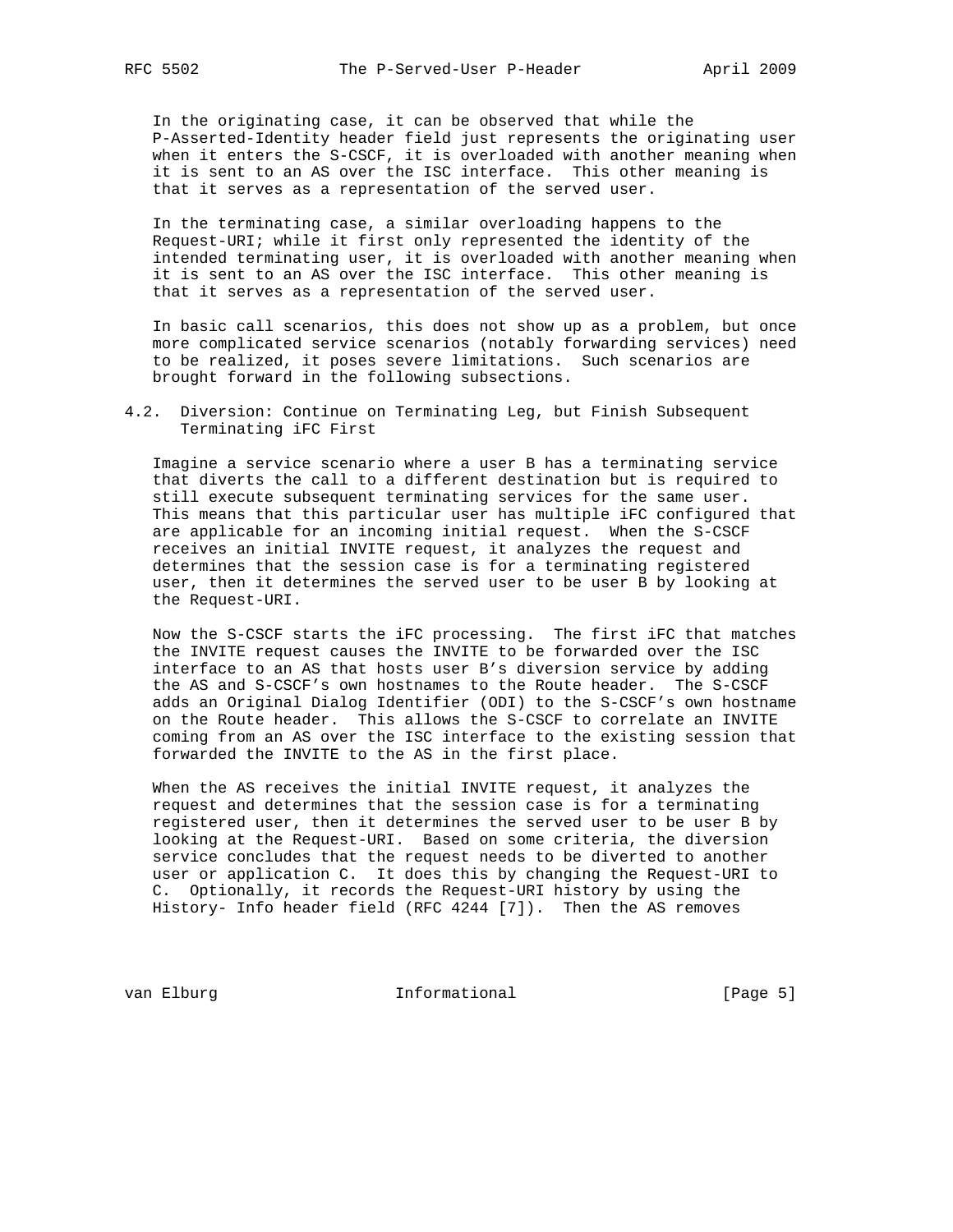itself from the Route header and routes the INVITE request back to the S-CSCF by using the topmost Route header field.

 When the S-CSCF receives the INVITE over the ISC interface, it can see that the Route header contains its own hostname and an ODI that correlates to an existing terminating session for user B. This can be used by the S-CSCF to analyze whether there are still unexecuted iFC. (Note that the current behavior of the S-CSCF on receiving an INVITE with a changed Request-URI is to terminate the iFC processing and to route the request based on the new Request-URI value.)

 The process repeats itself. The INVITE is forwarded to the AS that is associated with this particular iFC. When the AS receives the initial INVITE request, it analyzes the request and determines that the session case is for a terminating registered user, then it determines the served user to be user C by looking at the Request- URI. This is clearly wrong, as the user being served is still user B.

 This scenario clearly shows the problem that occurs when the Request- URI is overloaded with the meanings "intended target identity" and "served user" with the operation as described in Section 4.1. And it shows that this use case can not be realized without introducing a mechanism that conveys information about the served user from the S-CSCF to the AS. Use of the History-Info element does not solve this problem as it does not tell the AS which user is being served; it just presents a history of diversions that might not be even caused by the systems serving this particular user. A more detailed analysis on why the History-Info header field can't be used is provided in Appendix A.

4.3. Diversion: Create New Originating Leg and Provide Originating iFC Processing

 Imagine a service scenario where a user B has a terminating service that diverts the call to a different destination. It is required that a forwarded call leg is handled as an originating call leg and that originating services for user B are executed. This means that this particular user has one or more iFC configured that are applicable for an outgoing initial request.

 When the S-CSCF receives an initial INVITE request, it analyzes the request and determines that the session case is for a terminating registered user, then it determines the served user to be user B by looking at the Request-URI.

van Elburg 1992 van Elburg 1993 van Elburg 1994 van Elburg 1994 van Elburg 1994 van Informational 1994 van Informational 1994 van Informational 1994 van Informational 1994 van Informational 1994 van Informational 1994 van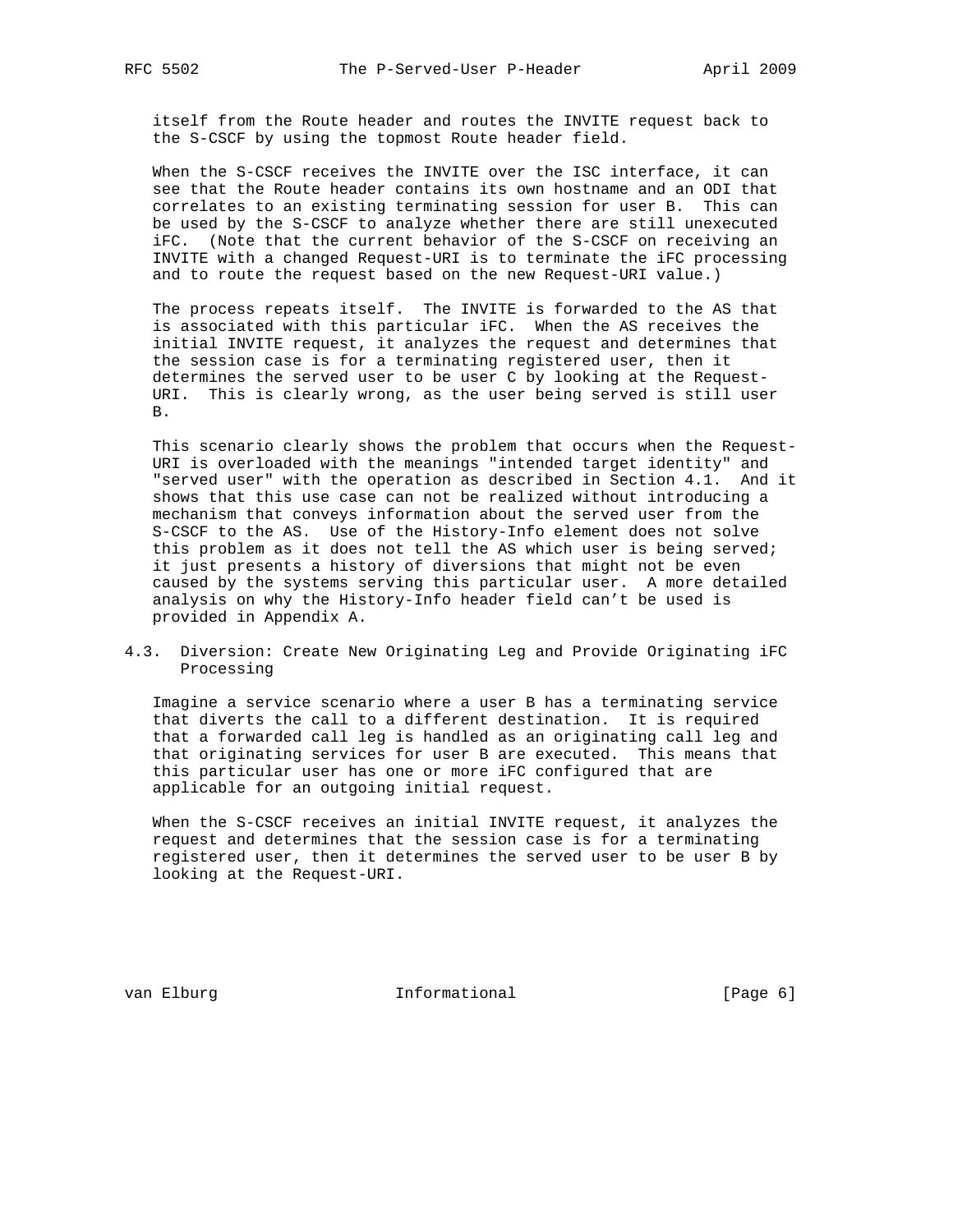Now the S-CSCF starts the iFC processing. The first iFC that matches the INVITE request causes the INVITE to be forwarded over the ISC interface to an AS that hosts user B's diversion service by adding the AS and S-CSCF's own hostnames to the Route header. The S-CSCF adds an Original Dialog Identifier (ODI) to the S-CSCF's own hostname on the Route header. This allows the S-CSCF to correlate an INVITE coming from an AS over the ISC interface to the existing session that forwarded the INVITE to the AS in the first place.

 When the AS receives the initial INVITE request, it analyzes the request and determines that the session case is for a terminating registered user, then it determines the served user to be user B by looking at the Request-URI. Based on some criteria, the diversion service concludes that the request needs to be diverted to another user or application C. It does this by changing the Request-URI to C. Optionally, it records the Request-URI history by using the History-Info header field (RFC 4244 [7]). Then the AS removes itself from the Route header. To make sure that the request is handled as a new originating call on behalf of user B, the AS adds the "orig" parameter to the topmost route header. Then it routes the INVITE request back to the S-CSCF by using this topmost Route header field.

 When the S-CSCF receives the INVITE over the ISC interface, it can see that the topmost Route header contains its own hostname and an "orig" parameter. Because the topmost Route header contains the "orig" parameter, the S-CSCF concludes that the INVITE should be handled as if a call is originated by the served user. The served user is determined from the P-Asserted-Identity header to be user A. This is clearly wrong, as the user being served is and should be user B.

 For the sake of discussion, let's assume that the S-CSCF can determine that the served user is user B. Then the procedure would continue as follows: The S-CSCF starts the originating iFC processing, the first iFC that matches the INVITE request causes the INVITE to be forwarded over the ISC interface to an AS that hosts an originating service of user B by adding the AS and S-CSCF's own hostnames to the Route header. The S-CSCF adds an Original Dialog Identifier (ODI) to the S-CSCF's own hostname on the Route header.

 The INVITE is forwarded to the AS that is associated with this particular iFC. When the AS receives the initial INVITE request, it analyzes the request and determines that the session case is for an originating registered user, then it determines the served user to be user A by looking at the P-Asserted-Identity. This is clearly wrong, as the user being served is and should be user B.

van Elburg 10 Informational 1999 [Page 7]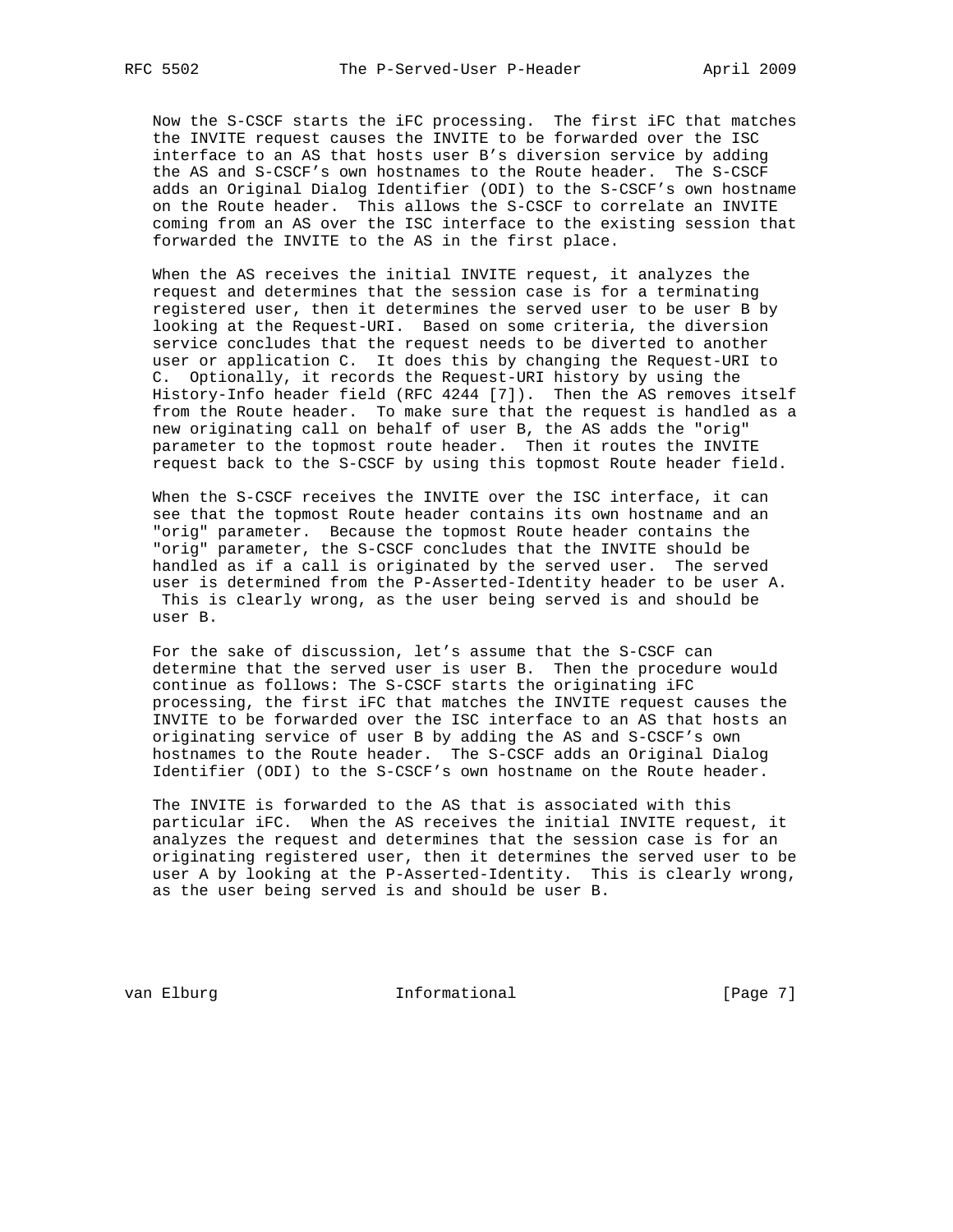This scenario clearly shows the problem that occurs when the P-Asserted-Identity is overloaded with the meanings "call originator" and "served user" with the operation as described in Section 4.1. And it shows that this use case can not be realized without introducing a mechanism that conveys information about the served user from the S-CSCF to the AS and from the AS to the S-CSCF. Use of the History-Info element does not solve this problem as it does not tell the AS which user is being served, but just presents a history of diversions that might not be even caused by the systems serving this particular user. A more detailed analysis on why the History- Info header field can't be used is provided in Appendix A.

4.4. Call Out of the Blue: on Behalf of User B, but Service Profile of Service Identity C

 There are services that need to be able to initiate a call, whereby the call appears to be coming from a user B but the service profile on behalf of service identity C needs to be executed in the S-CSCF.

 When a call needs to appear as coming from user B, that means that the P-Asserted-Identity needs to contain B's identity. This is because the Originating Identity Presentation (OIP) service as defined in 3GPP TS 24.173 [10] uses the P-Asserted-Identity to present the call originator. This makes sense because that is the main meaning expressed by the P-Asserted-Identity header field.

 It is clear that no INVITE request can be constructed currently that would achieve both requirements expressed in the first paragraph, because the P-Asserted-Identity is overloaded with two meanings on the ISC interface. When the S-CSCF will receive this request, it will determine that the served user is user B, which is not what we want to achieve.

5. Requirements

 This section lists the requirements derived from the previous scenarios:

- 1. To be able to offer real-world application services, it is required that the identity of the served user can be conveyed on the ISC interface (see 3GPP TS 23.218 [8]).
- 2. To be able to offer appropriate services to the served user, it is required that in addition to the served user identity the session case is conveyed.

van Elburg 10 Informational 1999 [Page 8]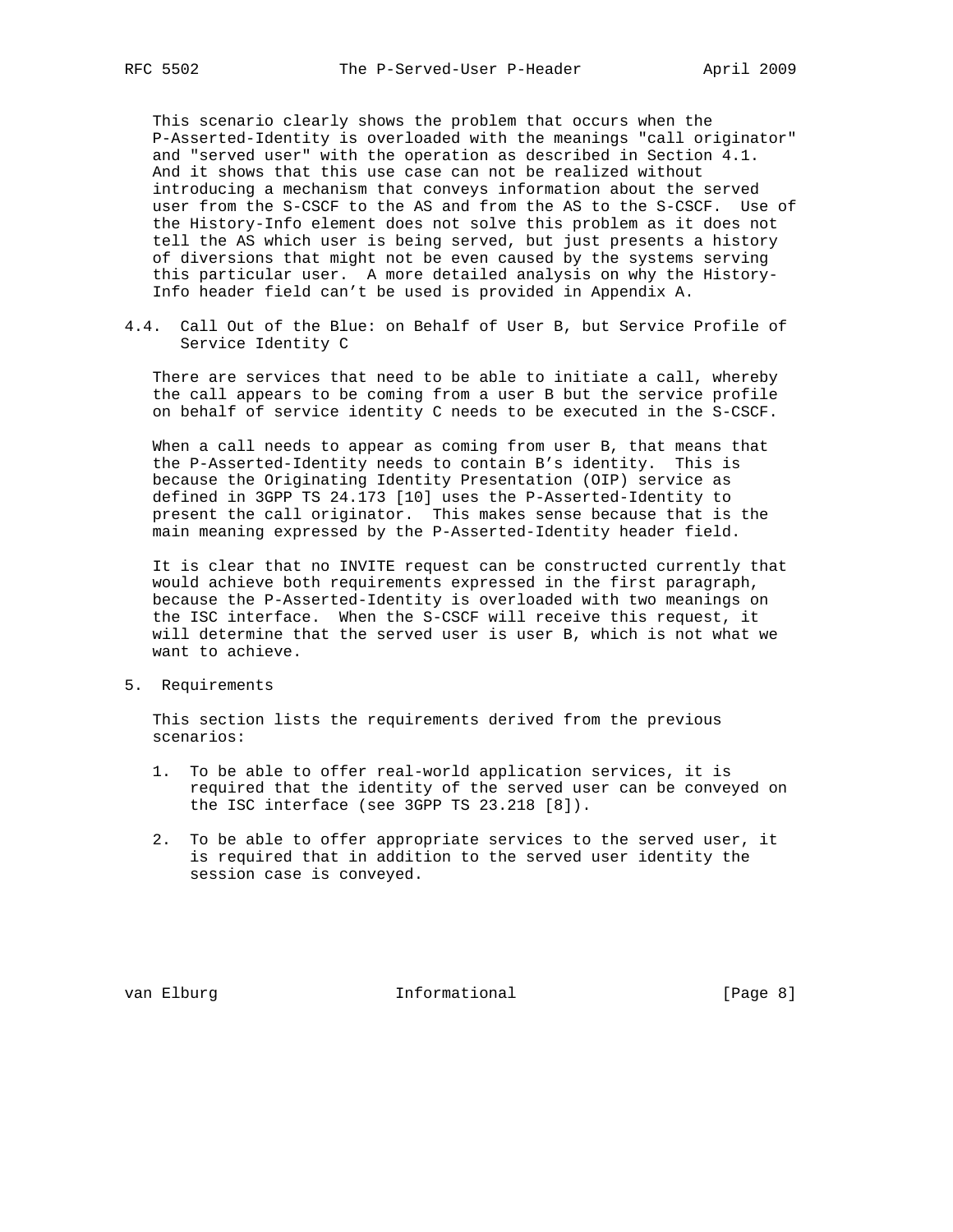6. P-Served-User Header Field Definition

 This document defines the SIP P-Served-User P-header. This header field can be added to initial requests for a dialog or standalone requests, which are routed between nodes in a Trust Domain for P-Served-User. The P-Served-User P-header contains an identity of the user that represents the served user. The "sescase" parameter may be used to convey whether the initial request is originated by or destined for the served user. The "regstate" parameter may be used to indicate whether the initial request is for a registered or unregistered user.

 The augmented Backus-Naur Form (BNF) (RFC 5234 [6]) syntax of the P-Served-User header field is as follows:

| P-Served-User     | = "P-Served-User" HCOLON PServedUser-value                     |
|-------------------|----------------------------------------------------------------|
|                   | *(SEMI served-user-param)                                      |
| served-user-param | = sessioncase-param                                            |
|                   | registration-state-param                                       |
|                   | / generic-param                                                |
| PServedUser-value | $=$ name-addr / addr-spec                                      |
| sessioncase-param | = "sescase" EQUAL "orig" / "term"                              |
|                   | registration-state-param = "regstate" EOUAL "unreg" /<br>"rea" |
|                   |                                                                |

 EQUAL, HCOLON, SEMI, name-addr, addr-spec, and generic-param are defined in RFC 3261 [2].

The following is an example of a P-Served-User header field:

P-Served-User: <sip:user@example.com>; sescase=orig; regstate=reg

- 7. Proxy Behavior
- 7.1. Generating the P-Served-User Header

 Proxies that support the header MUST only insert the header in initial requests for a dialog or in standalone requests when the following conditions hold:

- o The proxy has the capability to determine the served user for the current request.
- o The next hop is part of the same Trust Domain for P-Served-User.

 When the above conditions do not hold, the proxy MUST NOT insert the header.

van Elburg 10 Informational 1999 [Page 9]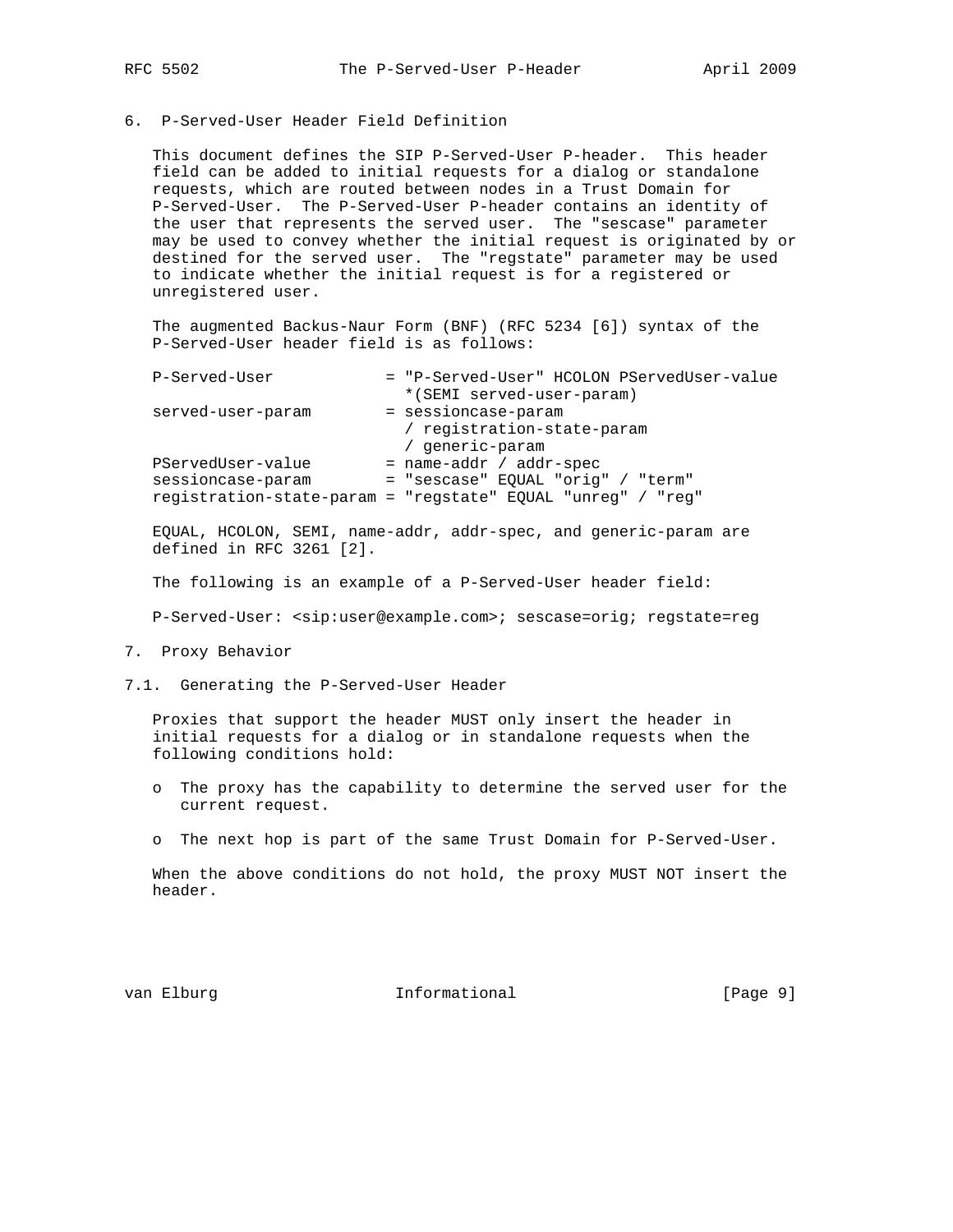#### 7.2. Consuming the P-Served-User Header

 A proxy that supports the header MUST, upon receiving from a trusted node the P-Served-User header in initial requests for a dialog or in standalone requests, take the value of the P-Served-User header to represent the served user in operations that require such information.

 A proxy that supports the header MUST remove the header from requests or responses when the header was received from a node outside the Trust Domain for P-Served-User before further forwarding the message.

 A proxy that supports the header MUST remove the header from requests or responses when the next hop is a node outside the Trust Domain for P-Served-User before further forwarding the message.

8. Applicability

 According to RFC 3427 [5], P-headers have a limited applicability. Specifications of P-headers, such as this RFC, need to clearly document the useful scope of the proposal and explain its limitations and why it is not suitable for the general use of SIP on the Internet.

 The use of the P-Served-User header field extensions is only applicable inside a Trust Domain for served user. Nodes in such a Trust Domain explicitly trust each other to convey the served user and to be responsible for withholding that information outside of the Trust Domain. The means by which the network determines the served user and the policies that are executed for a specific served user is outside the scope of this document.

 The served user information lacks an indication of who or what specifically determined the served user, and so it must be assumed that the Trust Domain determined the served user. Therefore, the information is only meaningful when securely received from a node known to be a member of the Trust Domain.

 Because the served user typically only has validity in one administrative domain, it is in general not suitable for inter-domain use or use in the Internet at large.

 Despite these limitations, there are sufficiently useful specialized deployments that meet the assumptions described above, and that can accept the limitations that result, to warrant informational publication of this mechanism. An example deployment would be a closed network like 3GPP IMS.

van Elburg 10 Informational 1999 [Page 10]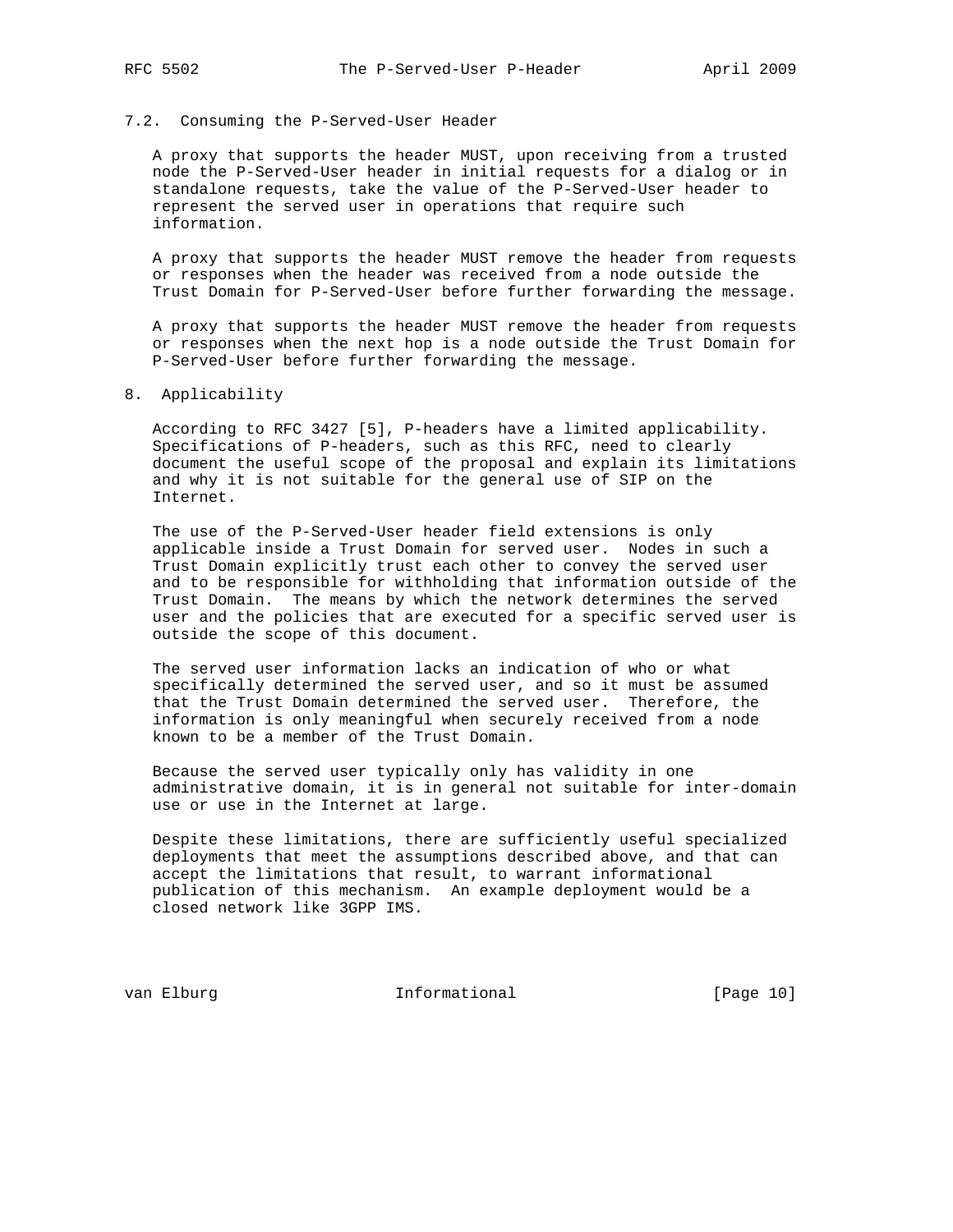# 9. IANA Considerations

 This document defines a new SIP header field: P-Served-User. This header field has been registered by the IANA in the SIP Parameters registry under the Header Fields subregistry.

### 10. Security Considerations

 The P-Served-User header field defined in this document is to be used in an environment where elements are trusted and where attackers are not supposed to have access to the protocol messages between those elements. Traffic protection between network elements is sometimes achieved by using IPsec and sometimes by physically protecting the network. In any case, the environment where the P-Served-User header field will be used ensures the integrity and the confidentiality of the contents of this header field.

 The Spec(T) that defines the Trust Domain for P-Served-User MUST require that member nodes understand the P-Served-User header extension.

 There is a security risk if a P-Served-User header field is allowed to propagate out of the Trust Domain where it was generated. In that case, user-sensitive information would be revealed. To prevent such a breach from happening, proxies MUST NOT insert the header when forwarding requests to a hop that is located outside the Trust Domain. When forwarding the request to a node in the Trust Domain, proxies MUST NOT insert the header unless they have sufficient knowledge that the route set includes another proxy in the Trust Domain that understands the header, such as the home proxy. There is no automatic mechanism to learn the support for this specification. Proxies MUST remove the header when forwarding requests to nodes that are not in the Trust Domain or when the proxy does not have knowledge of any other proxy included in the route set that will remove it before it is routed to any node that is not in the Trust Domain.

#### 11. Acknowledgments

 Alf Heidermark, Hubert Przybysz, and Erik Rolin for the discussion that led to the solution written down in this document. Spencer Dawkins for performing the expert review. Jon Peterson for performing the AD review. Gonzalo Camarillo, Paul Kyzivat, Nils Haenstroem, Arunachalam Venkatraman, Mikael Forsberg, Miguel Garcia, Jozsef Varga, Keith Drage, Tim Polk, and Cullen Jennings for providing improvements. Francis Dupont for performing the general area review. Sandy Murphy for performing the security area review.

van Elburg 11 Informational 1986 (Page 11)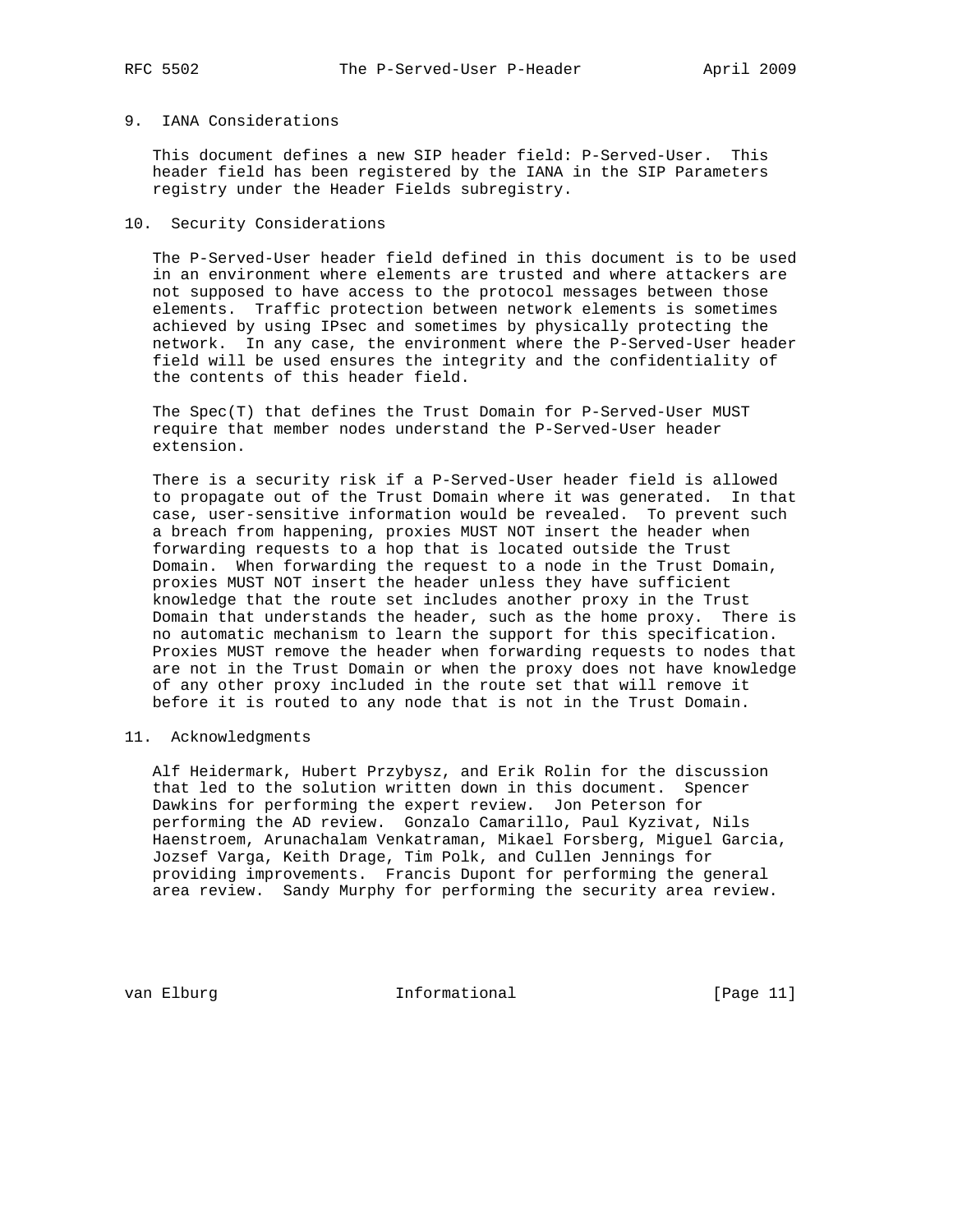# 12. References

- 12.1. Normative References
	- [1] Bradner, S., "Key words for use in RFCs to Indicate Requirement Levels", BCP 14, RFC 2119, March 1997.
	- [2] Rosenberg, J., Schulzrinne, H., Camarillo, G., Johnston, A., Peterson, J., Sparks, R., Handley, M., and E. Schooler, "SIP: Session Initiation Protocol", RFC 3261, June 2002.
	- [3] Watson, M., "Short Term Requirements for Network Asserted Identity", RFC 3324, November 2002.
	- [4] Jennings, C., Peterson, J., and M. Watson, "Private Extensions to the Session Initiation Protocol (SIP) for Asserted Identity within Trusted Networks", RFC 3325, November 2002.
	- [5] Mankin, A., Bradner, S., Mahy, R., Willis, D., Ott, J., and B. Rosen, "Change Process for the Session Initiation Protocol (SIP)", BCP 67, RFC 3427, December 2002.
	- [6] Crocker, D. and P. Overell, "Augmented BNF for Syntax Specifications: ABNF", STD 68, RFC 5234, January 2008.
- 12.2. Informative References
	- [7] Barnes, M., "An Extension to the Session Initiation Protocol (SIP) for Request History Information", RFC 4244, November 2005.
	- [8] 3GPP, "IP Multimedia (IM) session handling; IM call model; Stage 2", 3GPP TS 23.218 V7.
	- [9] 3GPP, "IP Multimedia Subsystem (IMS); Stage 2", 3GPP TS 23.228 V7.
	- [10] 3GPP, "IMS multimedia telephony communication service and supplementary services; Stage 3", 3GPP TS 24.173 V7.
	- [11] 3GPP, "Internet Protocol (IP) multimedia call control protocol based on Session Initiation Protocol (SIP) and Session Description Protocol (SDP); Stage 3", 3GPP TS 24.229 V7.
	- [12] 3GPP, "IP Multimedia (IM) Subsystem Cx and Dx interfaces; Signalling flows and message contents", 3GPP TS 29.228 V7.

van Elburg 12]<br>Informational 1999 [Page 12]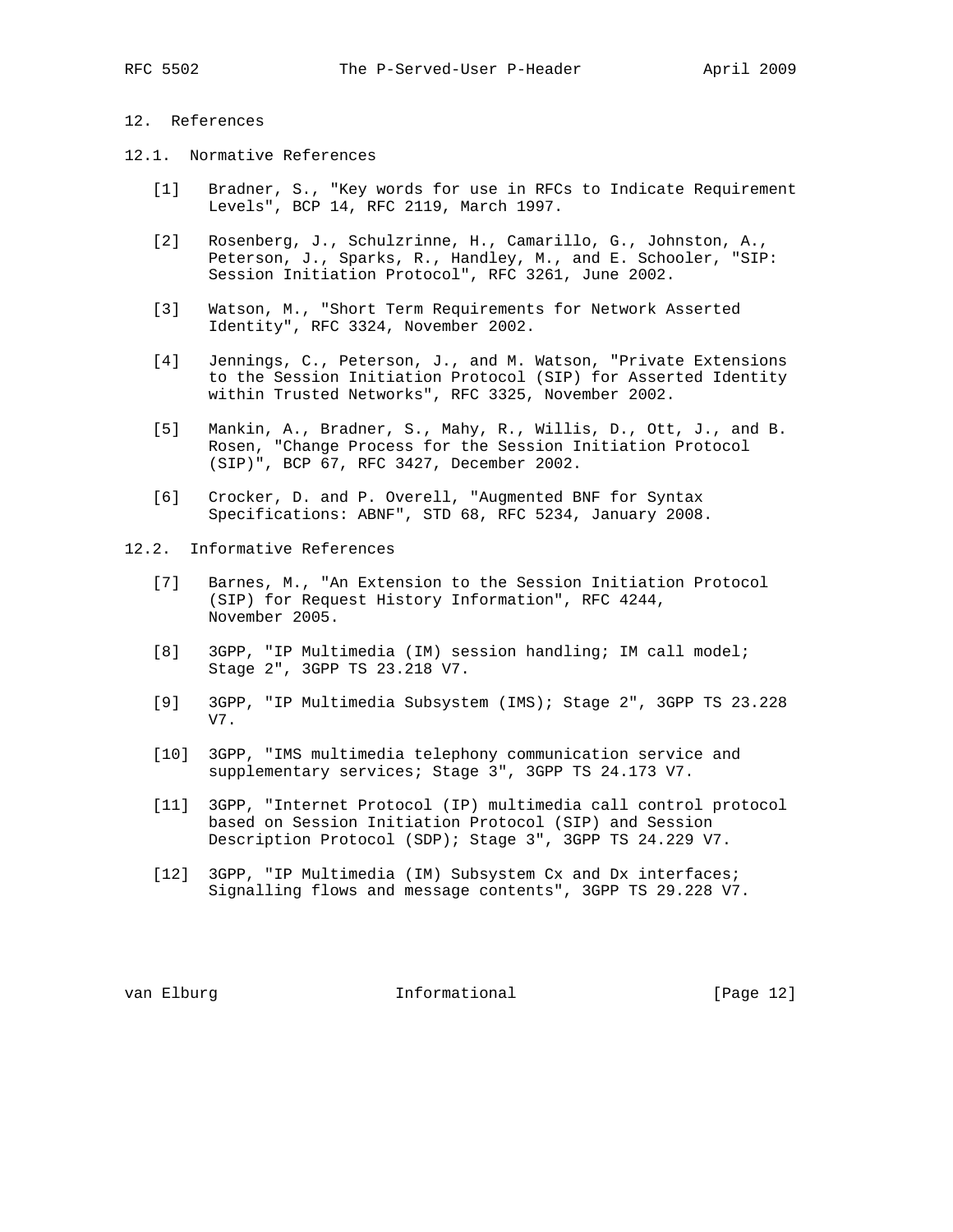Appendix A. Why the History-Info Header Is Not Suitable to Convey the Served User Information on the ISC Interface

### A.1. Semantics

 The History-Info (as specified in RFC 4244 [7]) holds a record of subsequent Request-URI values that are put on an initial request during its processing in the network.

 If it would be possible at all to use the History-Info header for the purpose of communicating the served user, then again the same overloading would occur as the one that we are trying to get rid of (Section 4.2). In this case, we overload the particular History-Info header field's hi-entry with the meaning "historic target identity" and "served user".

 Another reason that the History-Info header can not solve the requirements as expressed in this document is that, in originating session case scenarios, the served user is currently determined from the P-Asserted-Identity, as that header field contains the asserted originating user's identity. The History-Info header, being a record of Request-URIs, can never be a solution for this case.

 Looking at the call-out-of-the-blue scenario (Section 4.4), it is impossible to construct a History-Info header for an INVITE request on behalf of user C that appears to come from user B and targets user D that would express the served user C without violating the original semantics of the History-Info header according to (RFC 4244 [7]).

### A.2. Additional Observations

 The purpose of the History-Info header is a header that has an end to-end application. For the purpose of informing an AS on the ISC interface, this is overkill.

 At the moment that the AS receives an initial INVITE over the ISC interface, this INVITE may have passed a vast number of proxies that may or may not have added history information. On top of that, the request may have traversed several AS instances for the same served user. In case several subsequent iFC are active, all these AS instances may perform a forwarding. This means that it is not possible to define an algorithm that points out which hi-entry of a History-Info header should represent the served user. In other words, a History-Info header field with n entries expresses a branch of depth n. Any or none of these elements could be the served user identity.

van Elburg 13 Informational 1999 [Page 13]